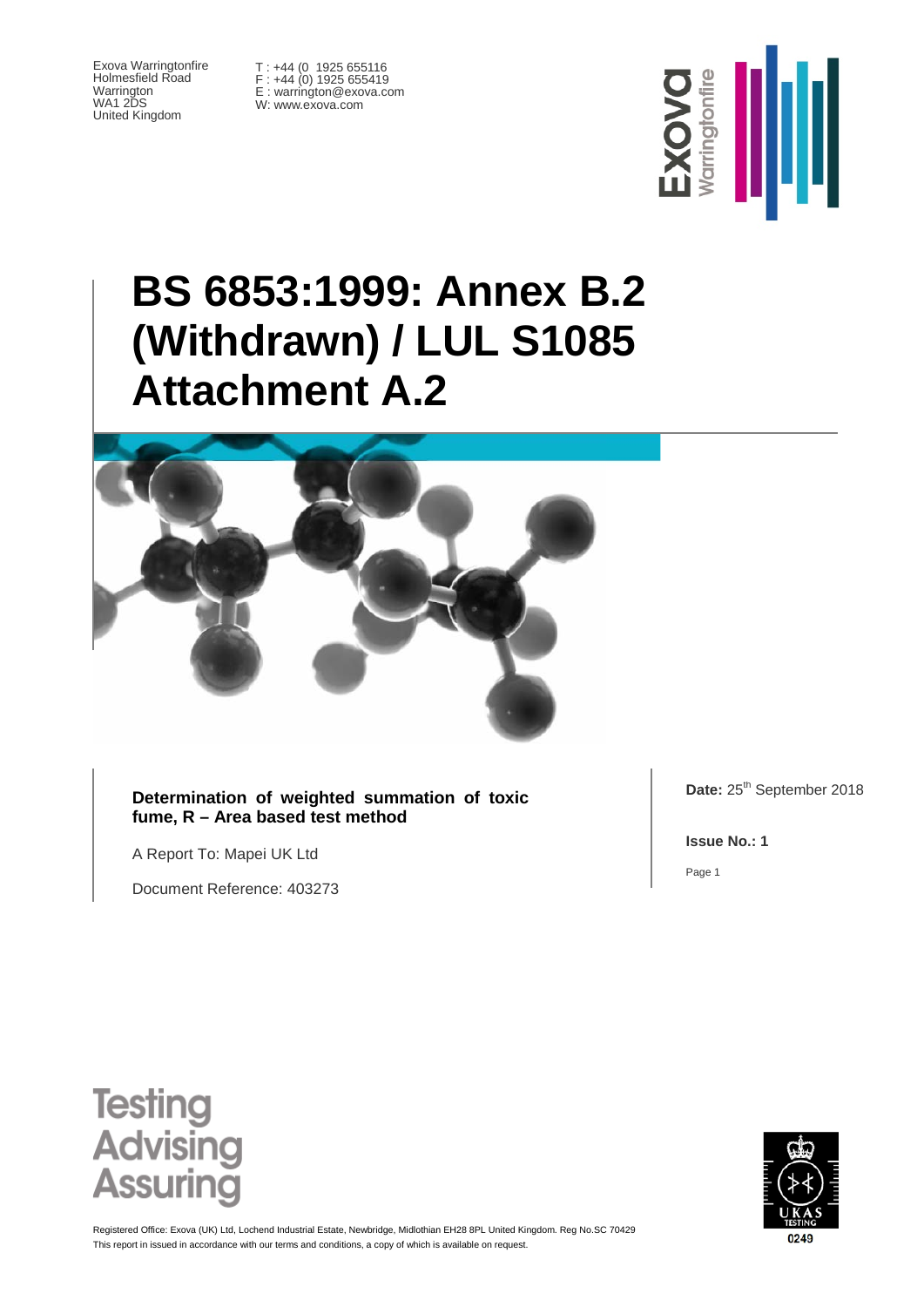

# <span id="page-1-0"></span>**Executive Summary**

**Objective** To determine the toxic fume produced from the following product when tested in accordance with BS 6853: 1999 incorporating amendment No. 1: Annex B.2 (Withdrawn) / LUL S1085 Attachment A.2:

| <b>Generic Description</b>                                                                | <b>Product reference</b>                             | <b>Thickness</b><br>or<br>application rate | Weight per unit<br>area or density |  |
|-------------------------------------------------------------------------------------------|------------------------------------------------------|--------------------------------------------|------------------------------------|--|
| Coating system applied to<br>calcium silicate based board                                 | None assigned                                        | 14.98mm*                                   | 14.97kg/m <sup>2*</sup>            |  |
|                                                                                           | Individual components used to manufacture composite: |                                            |                                    |  |
| Top coating                                                                               | "Mapecoat ACT 196"                                   | 2 x 0.15kg/m <sup>2</sup>                  | $1.2$ g/cm <sup>2</sup>            |  |
| Mesh                                                                                      | "Mapetherm Net"                                      | 1 <sub>mm</sub>                            | $160$ g/m <sup>2</sup>             |  |
| Coating                                                                                   | "Planitop 210"                                       | 3 <sub>mm</sub>                            | $1310$ kg/m <sup>3</sup>           |  |
| Primer                                                                                    | "Malech"                                             | $0.1$ kg/m <sup>2</sup>                    | $1.01$ g/cm <sup>3</sup>           |  |
| Substrate                                                                                 | "Promat - Brandschultzbauplatten;                    | 12mm                                       | 870kg/m <sup>3</sup>               |  |
| Promatect-H"                                                                              |                                                      |                                            |                                    |  |
| Please see pages 5 & 6 of this test report for the full description of the product tested |                                                      |                                            |                                    |  |

**Test Sponsor** Mapei UK Ltd, Mapei House, Steel Park Road, Halesowen, West Midlands, B62 8HD

**Summary of Test Results: The R Value determined was 0.25.**

**Date of Test** 5<sup>th</sup> September 2018

# <span id="page-1-1"></span>**Signatories**

Henn

Responsible Officer C. Henry \* Fire Scientist

**Authorised** 

B. Dean \* Technical Leader

\* For and on behalf of **Exova Warringtonfire**.

Report Issued: 25<sup>th</sup> September 2018

This version of the report has been produced from a .pdf format electronic file that has been provided by **Exova Warringtonfire** to the sponsor of the report and must only be reproduced in full. Extracts or abridgements of reports must not be published without permission of **Exova Warringtonfire**.

Document No.: 403273 Page No.: 2 of 11 Author: C. Henry C. Henry Issue Date: 25<sup>th</sup> September 2018 Client: Mapei UK Ltd Issue No.: 1

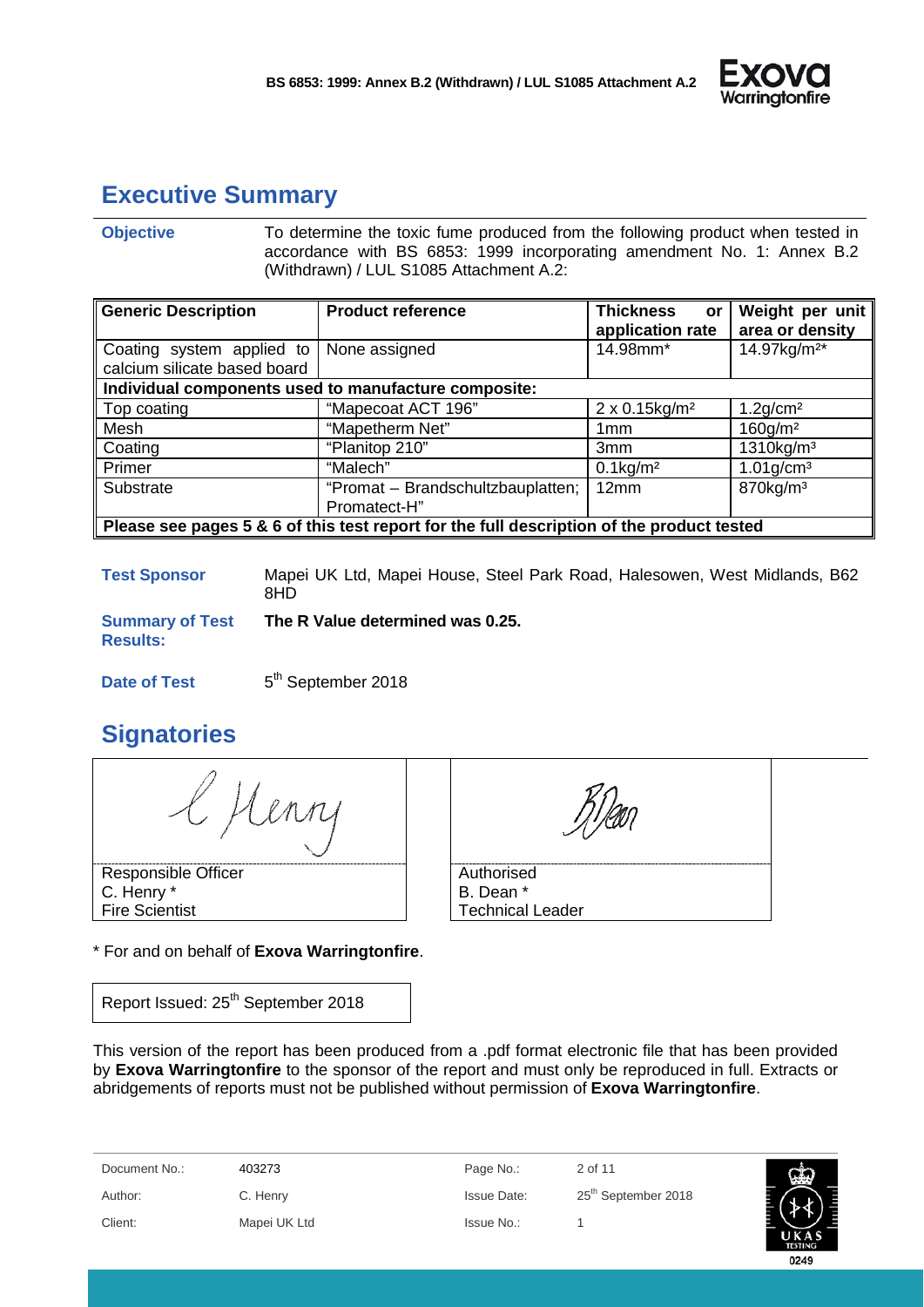

| <b>CONTENTS</b> | <b>PAGE NO.</b> |
|-----------------|-----------------|
|                 |                 |
|                 |                 |
|                 |                 |
|                 |                 |
|                 |                 |
|                 |                 |
|                 |                 |
|                 |                 |

| Document No.: | 403273       | Page No.:          | 3 of 11                         | بطعا           |
|---------------|--------------|--------------------|---------------------------------|----------------|
| Author:       | C. Henry     | <b>Issue Date:</b> | 25 <sup>th</sup> September 2018 |                |
| Client:       | Mapei UK Ltd | Issue No.:         |                                 |                |
|               |              |                    |                                 | <b>TESTING</b> |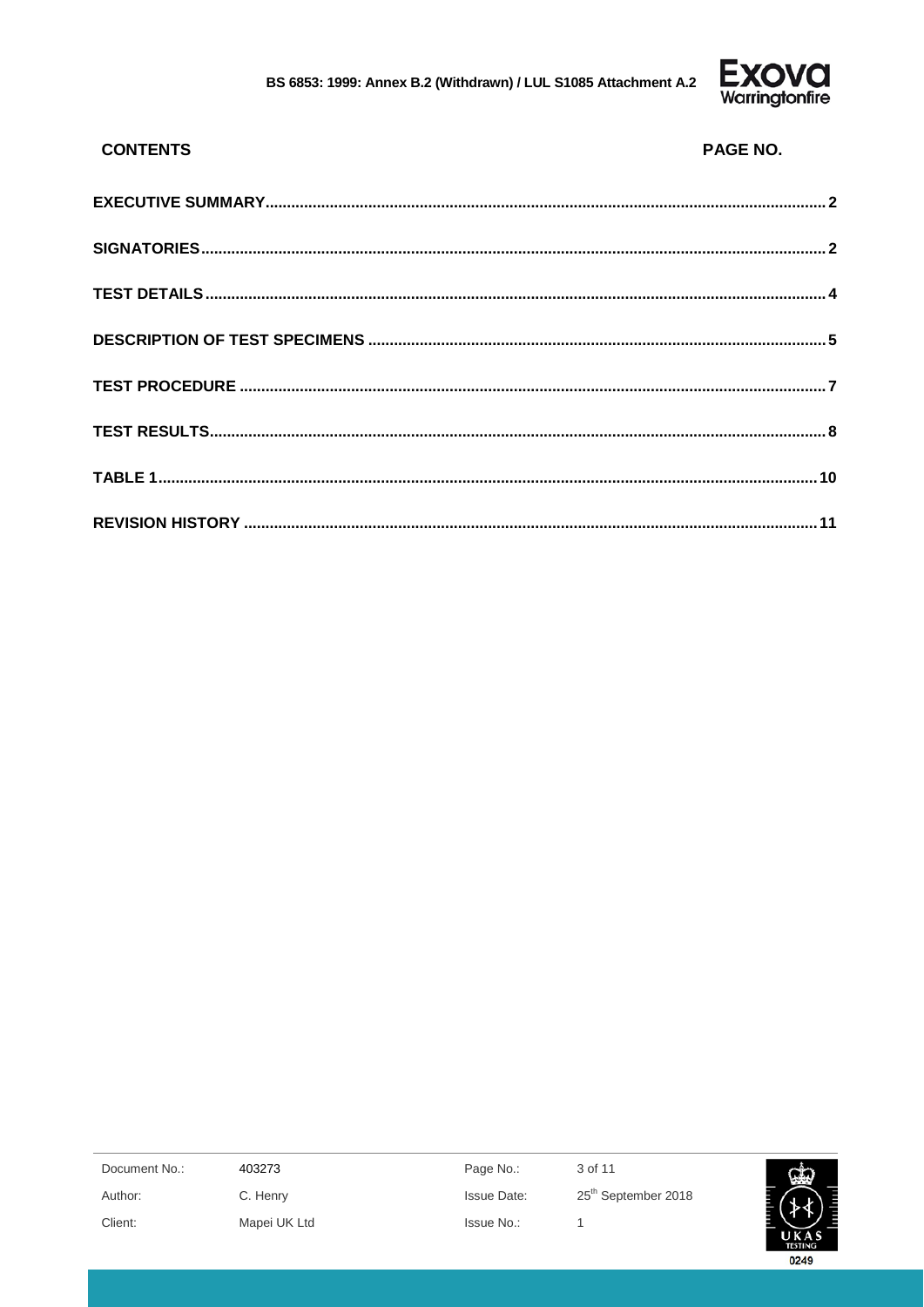

# <span id="page-3-0"></span>**Test Details**

| <b>Introduction</b>                         | <b>Exova Warringtonfire</b> was commissioned to carry out an area based toxicity test<br>in accordance with the method recommended in BS 6853:1999 Incorporating<br>Amendment 1, Informative Annex B.2 (Withdrawn) / LUL S1085 Attachment A.2.<br>This standard recommends that the test is carried out using the apparatus<br>detailed in prEN2824 but the ignition cone used should conform with the<br>requirements given in BS ISO 5659-2 and that the quantitative determination of<br>the gases emitted should be carried out in accordance with the procedure<br>specified in prEN2826. |
|---------------------------------------------|------------------------------------------------------------------------------------------------------------------------------------------------------------------------------------------------------------------------------------------------------------------------------------------------------------------------------------------------------------------------------------------------------------------------------------------------------------------------------------------------------------------------------------------------------------------------------------------------|
|                                             | The test was performed in accordance with the procedure specified in prEN2825<br>and prEN2826 amended in accordance with the recommendations given in<br>BS6853: 1999 Annex B (Withdrawn) / LUL S1085 Attachment A.2 and this report<br>should be read in conjunction with these and other related standards.                                                                                                                                                                                                                                                                                  |
| <b>Test method</b>                          | The principle of the test methods detailed in prEN2825 and prEN2826 is to<br>expose a material to specified thermal conditions of pyrolysis and combustion in a<br>continuous procedure. The change in optical density of the smoke produced<br>when dispersed within a fixed volume of air is recorded throughout the period of<br>test. Quantitative determination of toxic gases emitted is carried out.                                                                                                                                                                                    |
|                                             | The test method provides a means for the comparative assessment of products,<br>however, it does not model a real fire situation and the results cannot therefore<br>be used to describe the fire hazard of materials under actual fire conditions.                                                                                                                                                                                                                                                                                                                                            |
| <b>Fire test study</b><br>group/EGOLF       | Certain aspects of some fire test specifications are open to different<br>interpretations. The Fire Test Study Group and EGOLF have identified a number<br>of such areas and has agreed Resolutions which define common agreement of<br>interpretations between fire test laboratories which are members of the Groups.<br>Where such Resolutions are applicable to this test they have been followed.                                                                                                                                                                                         |
| <b>Deviation to test</b><br><b>standard</b> | prEN 2826 specifies the use of colorimetric tubes and wet analysis. Colorimetric<br>tubes are generally no longer considered as an accurate method of analysis and<br>have been rejected by other industries. The analysis techniques selected are<br>proven techniques, as detailed in the test procedure section of this test report.                                                                                                                                                                                                                                                        |
| <b>Instruction to test</b>                  | The test was conducted on the 5 <sup>th</sup> September 2018 at the request of Mapei UK<br>Ltd, the sponsor of the test.                                                                                                                                                                                                                                                                                                                                                                                                                                                                       |
| <b>Provision of test</b><br>specimens       | The specimens were supplied by the sponsor of the test. Exova Warringtonfire<br>was not involved in any selection or sampling procedure.                                                                                                                                                                                                                                                                                                                                                                                                                                                       |
| <b>Conditioning of</b>                      | The specimens were received on the $7th$ August 2018.                                                                                                                                                                                                                                                                                                                                                                                                                                                                                                                                          |
| specimens                                   | The specimens were conditioned at temperatures of $23 \pm 2^{\circ}C$ and a relative<br>humidity of 50 $\pm$ 5% RH, for a minimum period of 24 hours prior to testing.                                                                                                                                                                                                                                                                                                                                                                                                                         |
| <b>Test Face</b>                            | The coated face of the specimens was exposed to the radiant heat source.                                                                                                                                                                                                                                                                                                                                                                                                                                                                                                                       |

| Document No.: | 403273       | Page No.:          | 4 of 11                         |
|---------------|--------------|--------------------|---------------------------------|
| Author:       | C. Henry     | <b>Issue Date:</b> | 25 <sup>th</sup> September 2018 |
| Client:       | Mapei UK Ltd | Issue No.:         |                                 |

0249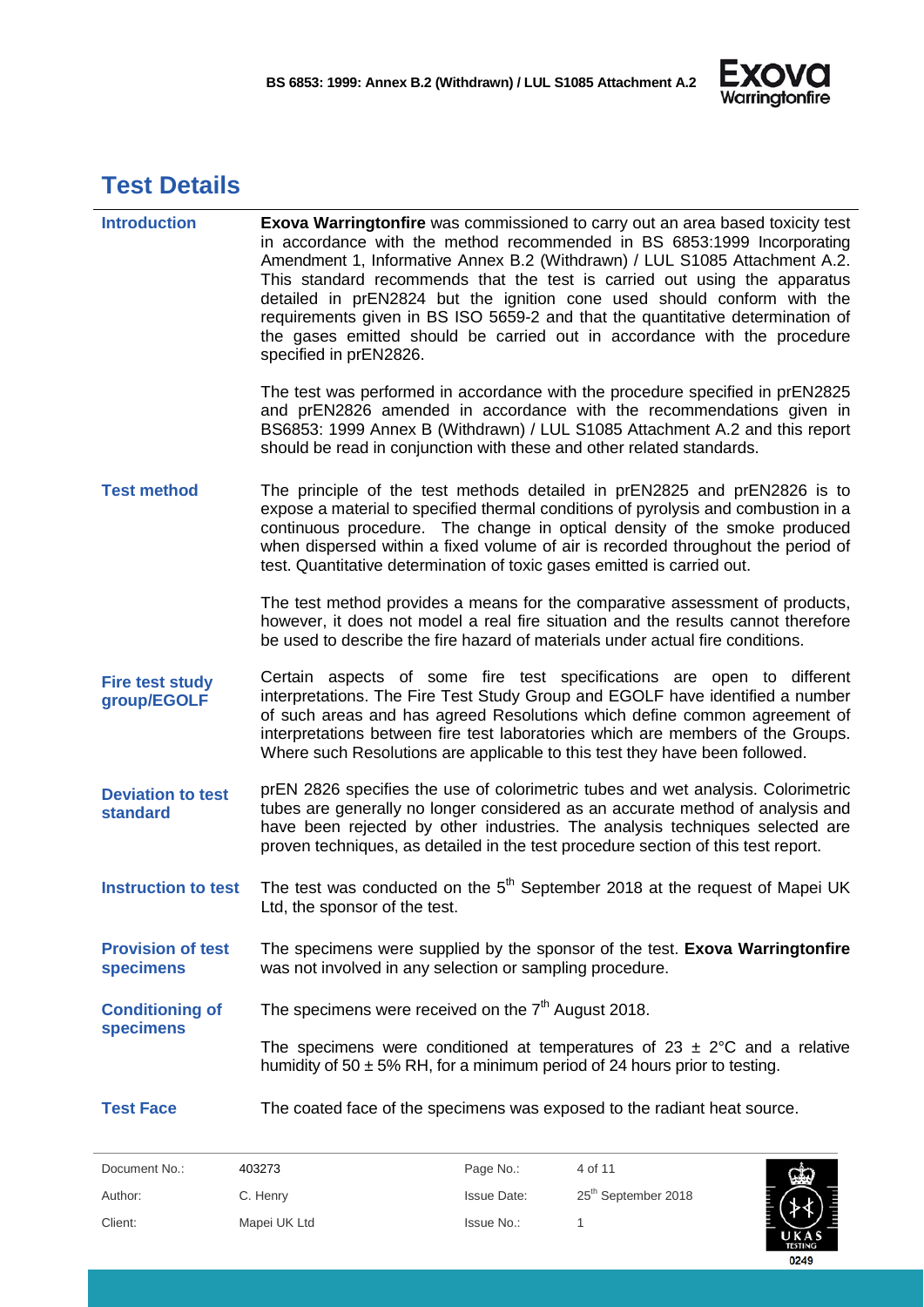

## <span id="page-4-0"></span>**Description of Test Specimens**

The description of the system given below has been prepared from information provided by the sponsor of the test. This information has not been independently verified by **Exova Warringtonfire.** All values quoted are nominal, unless tolerances are given.

| General description           |                           | Coating system applied to calcium silicate based board      |
|-------------------------------|---------------------------|-------------------------------------------------------------|
| Name of manufacturer<br>Mapei |                           |                                                             |
| Overall thickness             |                           | 14.98mm (determined by Exova Warringtonfire)                |
| Overall weight per unit area  |                           | 14.97kg/m <sup>2</sup> (determined by Exova Warringtonfire) |
|                               | Generic type              | Acrylic based paint                                         |
|                               | Product reference         | "Mapecoat ACT 196"                                          |
|                               | Name of manufacturer      | Mapei                                                       |
|                               | Colour reference          | "White"                                                     |
|                               | Number of coats           | Two                                                         |
| Top coating                   | Application rate per coat | $0.15$ kg/m <sup>2</sup>                                    |
|                               | Weight per unit area      | $1.2$ g/cm <sup>2</sup>                                     |
|                               | Application method        | Roller or brush                                             |
|                               | Curing process per coat   | 24 hours touch dry                                          |
|                               | Flame retardant details   | See Note 1 below                                            |
|                               | Generic type              | Reinforcing mesh                                            |
|                               | Product reference         | "Mapetherm Net"                                             |
|                               | Name of manufacturer      | Mapei                                                       |
|                               | Colour reference          | "White"                                                     |
| Mesh                          | Number of layers          |                                                             |
|                               | <b>Thickness</b>          | 1 <sub>mm</sub>                                             |
|                               | Cell dimensions           | 4mm x 4mm                                                   |
|                               | Weight per unit area      | $160$ g/m <sup>2</sup>                                      |
|                               | Flame retardant details   | The component is inherently flame retardant                 |
|                               | Generic type              | Cement render                                               |
|                               | Product reference         | "Planitop 210"                                              |
|                               | Name of manufacturer      | Mapei                                                       |
|                               | Colour reference          | "White"                                                     |
|                               | Number of coats           | One                                                         |
| Coating                       | Application thickness     | 3mm                                                         |
|                               | Density                   | $1310$ kg/m <sup>3</sup>                                    |
|                               | Application method        | <b>Trowel</b>                                               |
|                               | Curing process per coat   | 24 hours touch dry                                          |
|                               | Flame retardant details   | See Note 1 below                                            |
|                               | Generic type              | Acrylic primer                                              |
|                               | Product reference         | "Malech"                                                    |
|                               | Name of manufacturer      | Mapei                                                       |
|                               | Colour reference          | "Clear"                                                     |
| Primer                        | Number of coats           | One                                                         |
|                               | Application rate          | $0.1$ kg/m <sup>2</sup>                                     |
|                               | Density                   | $1.01$ g/cm <sup>3</sup>                                    |
|                               | Application method        | Trowel                                                      |
|                               | Curing process per coat   | 24hrs touch dry                                             |
|                               | Flame retardant details   | See Note 1 below                                            |

Continued on next page

| Document No.: | 403273       | Page No.:          | 5 of 11                         | 凾              |
|---------------|--------------|--------------------|---------------------------------|----------------|
| Author:       | C. Henry     | <b>Issue Date:</b> | 25 <sup>th</sup> September 2018 |                |
| Client:       | Mapei UK Ltd | Issue No.:         |                                 | UKAS           |
|               |              |                    |                                 | <b>TESTING</b> |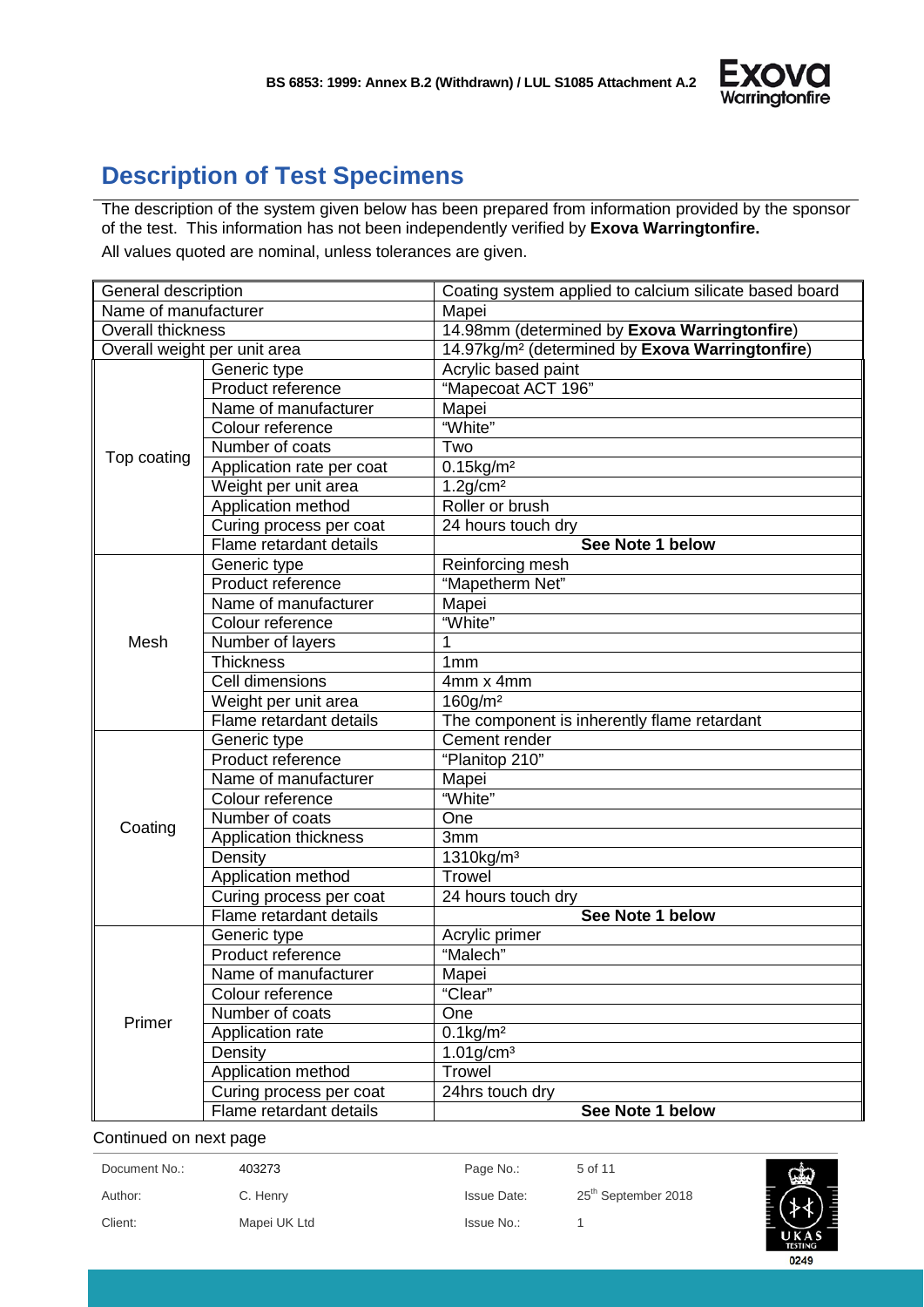

|           | Product reference                          | "Promat - Brandschultzbauplatten; Promatect-H" |
|-----------|--------------------------------------------|------------------------------------------------|
|           | Generic type                               | Calcium Silicate based board                   |
| Substrate | Name of manufacturer                       | Promat                                         |
|           | <b>Thickness</b>                           | 12mm                                           |
|           | Density                                    | $870$ kg/m <sup>3</sup>                        |
|           | Flame retardant details                    | The substrate is inherently flame retardant    |
|           | Brief description of manufacturing process | Net is applied into wet basecoat material.     |

**Note 1. The sponsor of the test has confirmed that no flame retardant additives were utilised in the production of the component.**

| Document No.: | 403273       | Page No.:          | 6 of 11                         | سين                     |
|---------------|--------------|--------------------|---------------------------------|-------------------------|
| Author:       | C. Henry     | <b>Issue Date:</b> | 25 <sup>th</sup> September 2018 |                         |
| Client:       | Mapei UK Ltd | Issue No.:         |                                 |                         |
|               |              |                    |                                 | UKAS<br><b>TESTING:</b> |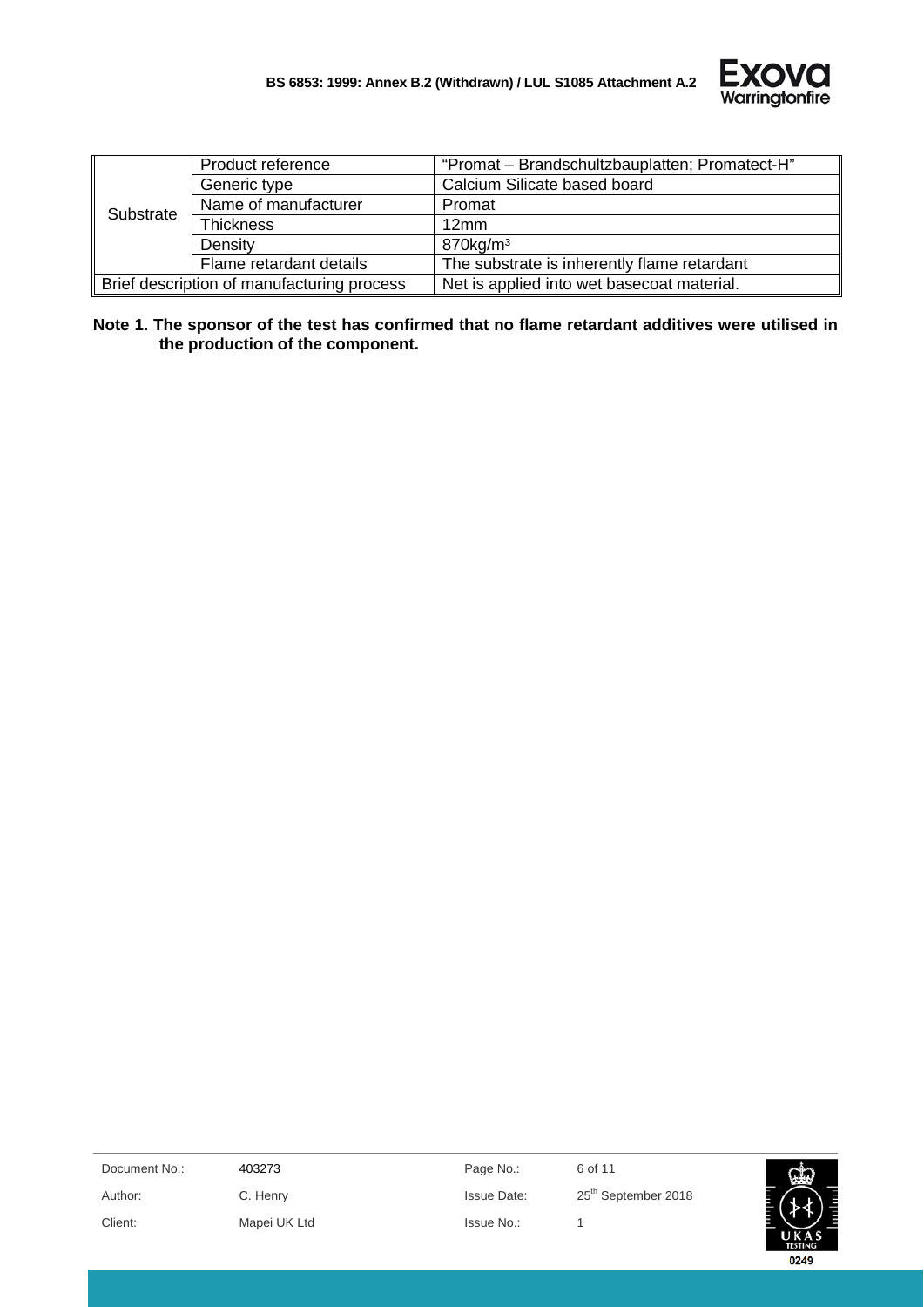

### <span id="page-6-0"></span>**Test Procedure**

Specimens were tested in the flaming mode in a horizontal position by exposure to the heating arrangement specified in ISO 5659-2. The heat flux was 25kW/m<sup>2</sup>.

The sampling and analysis of the fire gases generated during the test is conducted using a variety of methods as defined in the internal operating procedure.

In all cases, the sample is taken from the geometric centre of the chamber with sample lines being kept as short as possible to minimise sample losses.

For the analysis of oxides of carbon and nitrogen, continuous measurements are made throughout the duration of the test.

Carbon dioxide (CO2), carbon monoxide (CO) and oxides of nitrogen (NOx) are determined continuously using a precalibrated Fourier Transform Infra-Red analyser. The values reported are those measured at 85% smoke obscuration.

For the other gases, single point analysis is conducted, the gases being absorbed into an aqueous media and analysed remotely. Two types of media are used, 0.1M sodium hydroxide solution and 0.3% hydrogen peroxide solution. The gases are sampled over a two minute period commencing when smoke density has reached 85% obscuration by bubbling the gases through the aqueous media using a fitted funnel Dreschel bottle arrangement.

Hydrogen cyanide (HCN) is determined from gases absorbed into a 0.1M solution of sodium hydroxide and analysed using ion chromatography. The concentration determined is an average over each 2 minute period beginning at 85% smoke obscuration.

Hydrogen chloride (HCl), hydrogen bromide (HBr), hydrogen fluoride (HF) and sulphur dioxide  $(SO<sub>2</sub>)$  are absorbed into a 0.3% solution of hydrogen peroxide and are also analysed by ion chromatography. The concentration determined is an average over each 2 minute period beginning at 85% smoke obscuration.

| Document No.: | 403273       | Page No.:          | 7 of 11                         | 顾                     |
|---------------|--------------|--------------------|---------------------------------|-----------------------|
| Author:       | C. Henry     | <b>Issue Date:</b> | 25 <sup>th</sup> September 2018 |                       |
| Client:       | Mapei UK Ltd | Issue No.:         |                                 |                       |
|               |              |                    |                                 | UKA<br><b>TESTING</b> |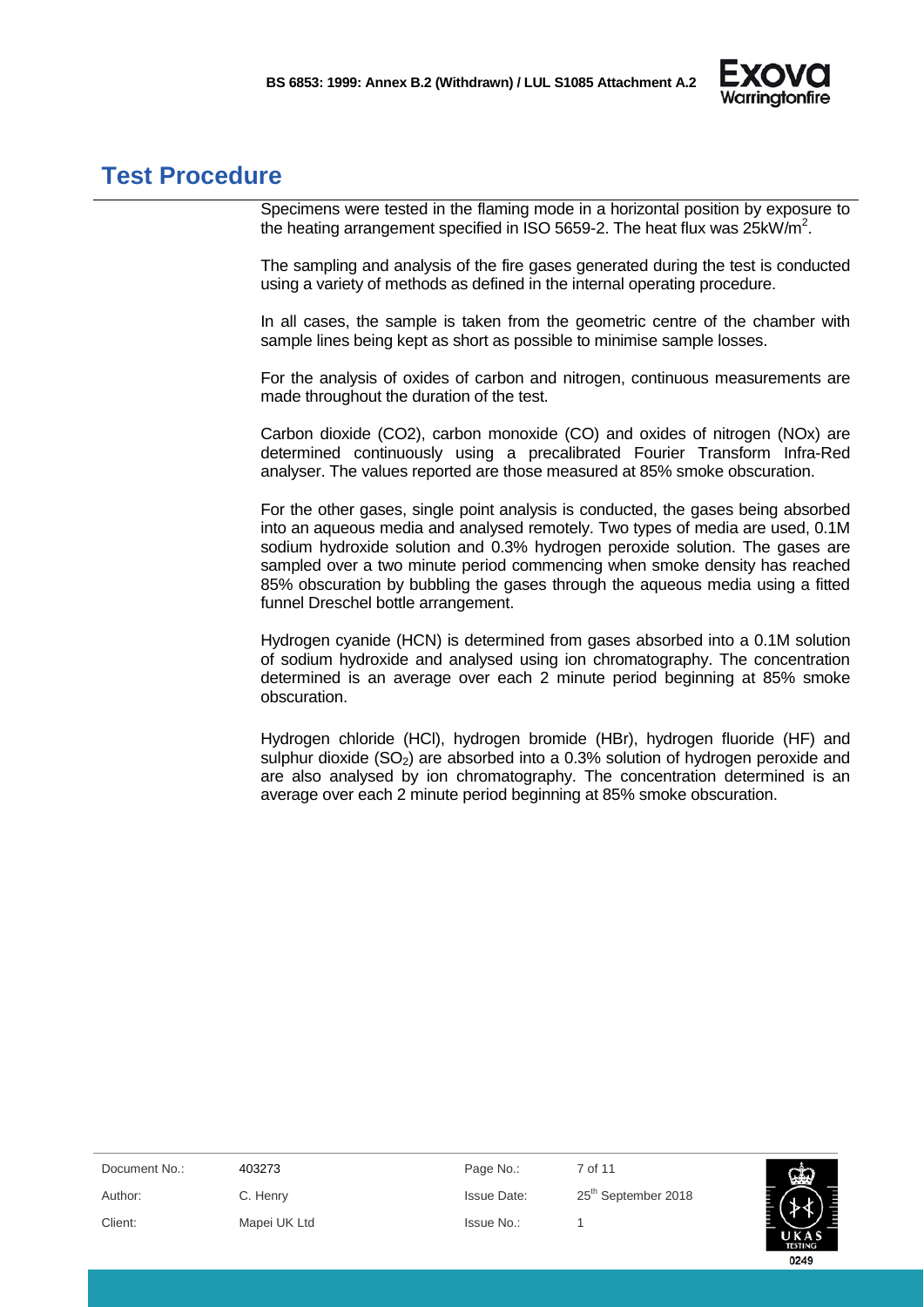

## <span id="page-7-0"></span>**Test Results**

**Applicability of test results** The test results relate only to the behaviour of the specimens of the product under the particular conditions of test; they are not intended to the sole criterion for assessing the potential smoke and toxicity hazard of the product in use.

> The test results relate only to the specimens of the product in the form in which they were tested. Small differences in the composition or thickness of the product may significantly affect the performance during the test and will therefore invalidate the test results. It is the responsibility of the supplier of the product to ensure that the product which is supplied is identical with the specimens which were tested.

**Gases sampled** One specimen was tested to determine the  $DS_{\text{max}}$  and time to  $DS_{\text{max}}$ . From the results of this test time to reach 85% of  $DS_{max}$  was calculated. The results are given below:

| De.<br>א‱⊏                                          | ィベ<br>◡ |
|-----------------------------------------------------|---------|
| Time to $DS_{\text{max}}$ (<br>max)                 | 13:01   |
| Time to 85% of $DS_{\text{max}}(T_{\text{max}}85%)$ | 9:16    |

Three further specimens were then tested. Gases generated were sampled after nine minutes sixteen seconds test duration. The quantitative determinations were then carried out using the procedures described. The test results obtained are provided below and test observations are detailed in Table 1.

| Gas                                                                          | Specimen<br>No. 1 | Specimen<br>No. 2 | Specimen<br>No. 3 | Average   |
|------------------------------------------------------------------------------|-------------------|-------------------|-------------------|-----------|
| Carbon Monoxide                                                              | 10.05             | 8.95              | 7.14              | 8.71      |
| Carbon Dioxide                                                               | 1024.80           | 1091.93           | 1055.91           | 1057.55   |
| <b>Sulphur Dioxide</b>                                                       | ND                | <b>ND</b>         | <b>ND</b>         | <b>ND</b> |
| Hydrogen Chloride                                                            | ND.               | ND                | <b>ND</b>         | <b>ND</b> |
| Hydrogen Bromide                                                             | ND                | <b>ND</b>         | <b>ND</b>         | <b>ND</b> |
| Hydrogen Fluoride                                                            | ND                | ND.               | <b>ND</b>         | ND.       |
| Hydrogen Cyanide                                                             | ND.               | ND.               | <b>ND</b>         | ND.       |
| Nitrogen Oxides                                                              | 0.99              | 1.16              | 1.16              | 1.10      |
| Where: ND indicates non-detected.<br>Note: All values given are in $g/m^2$ . |                   |                   |                   |           |

**Weighted Summation of Toxic Fume, R**

**The test results obtained for toxicity measurements were used to calculate the weighted summation index, R, as described in BS 6853: 1999: Annex B.4.2 (Withdrawn) / LUL S1085 Attachment A.4.2.**

#### **The R Value determined was 0.25.**

| Document No.: | 403273       | Page No.:          | 8 of 11                         |                |
|---------------|--------------|--------------------|---------------------------------|----------------|
| Author:       | C. Henry     | <b>Issue Date:</b> | 25 <sup>th</sup> September 2018 |                |
| Client:       | Mapei UK Ltd | Issue No.:         |                                 | <b>TESTING</b> |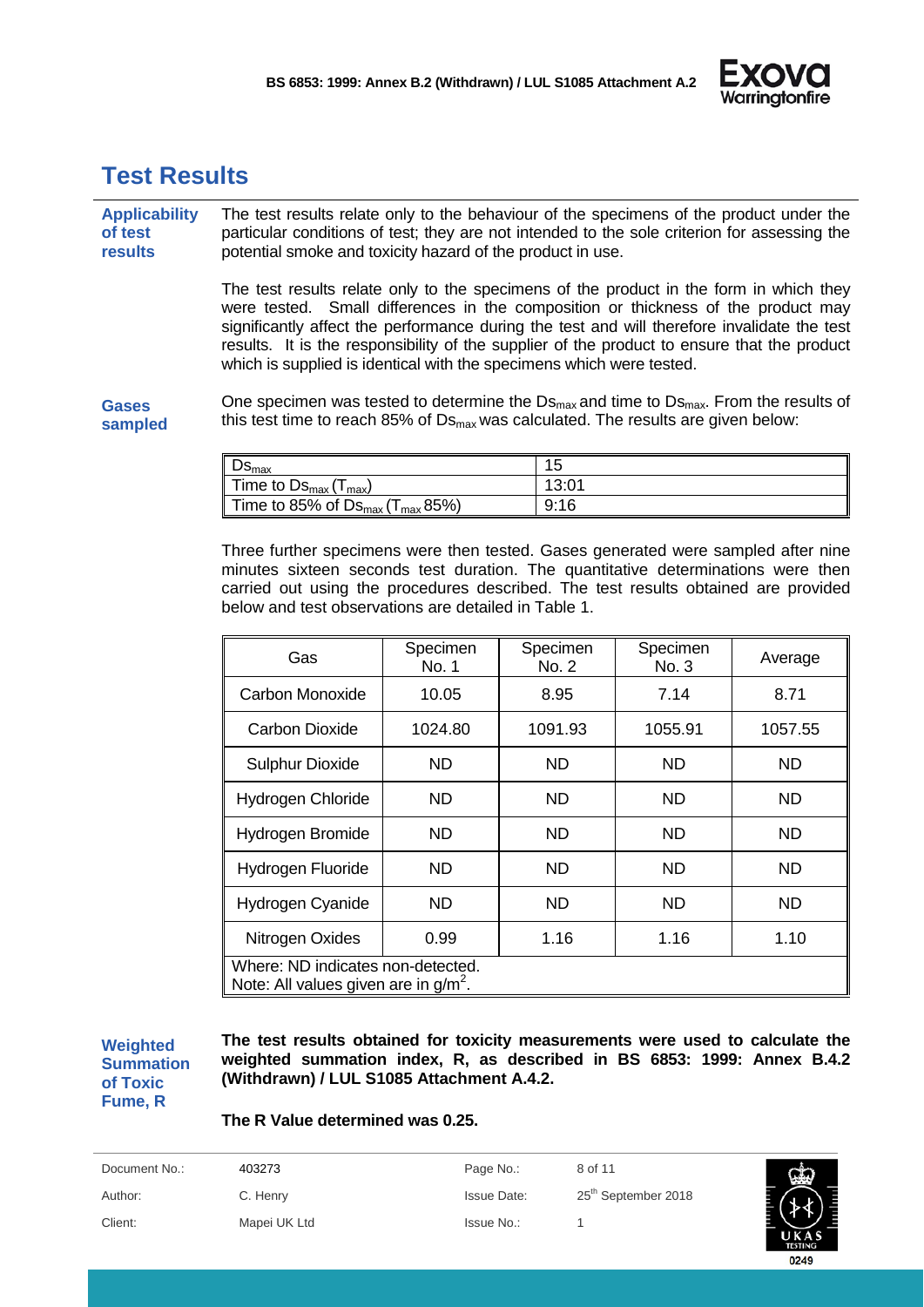

**Validity** The specification and interpretation of fire test methods are the subject of ongoing development and refinement. Changes in associated legislation may also occur. For these reasons it is recommended that the relevance of test reports over five years old should be considered by the user. The laboratory that issued the report will be able to offer, on behalf of the legal owner, a review of the procedures adopted for a particular test to ensure that they are consistent with current practices, and if required may endorse the test report.

> This report may only be reproduced in full. Extracts or abridgements shall not be published without permission of **Exova Warringtonfire**

| Document No.: | 403273       | Page No.:          | 9 of 11                         |  |
|---------------|--------------|--------------------|---------------------------------|--|
| Author:       | C. Henry     | <b>Issue Date:</b> | 25 <sup>th</sup> September 2018 |  |
| Client:       | Mapei UK Ltd | Issue No.:         |                                 |  |
|               |              |                    |                                 |  |

0249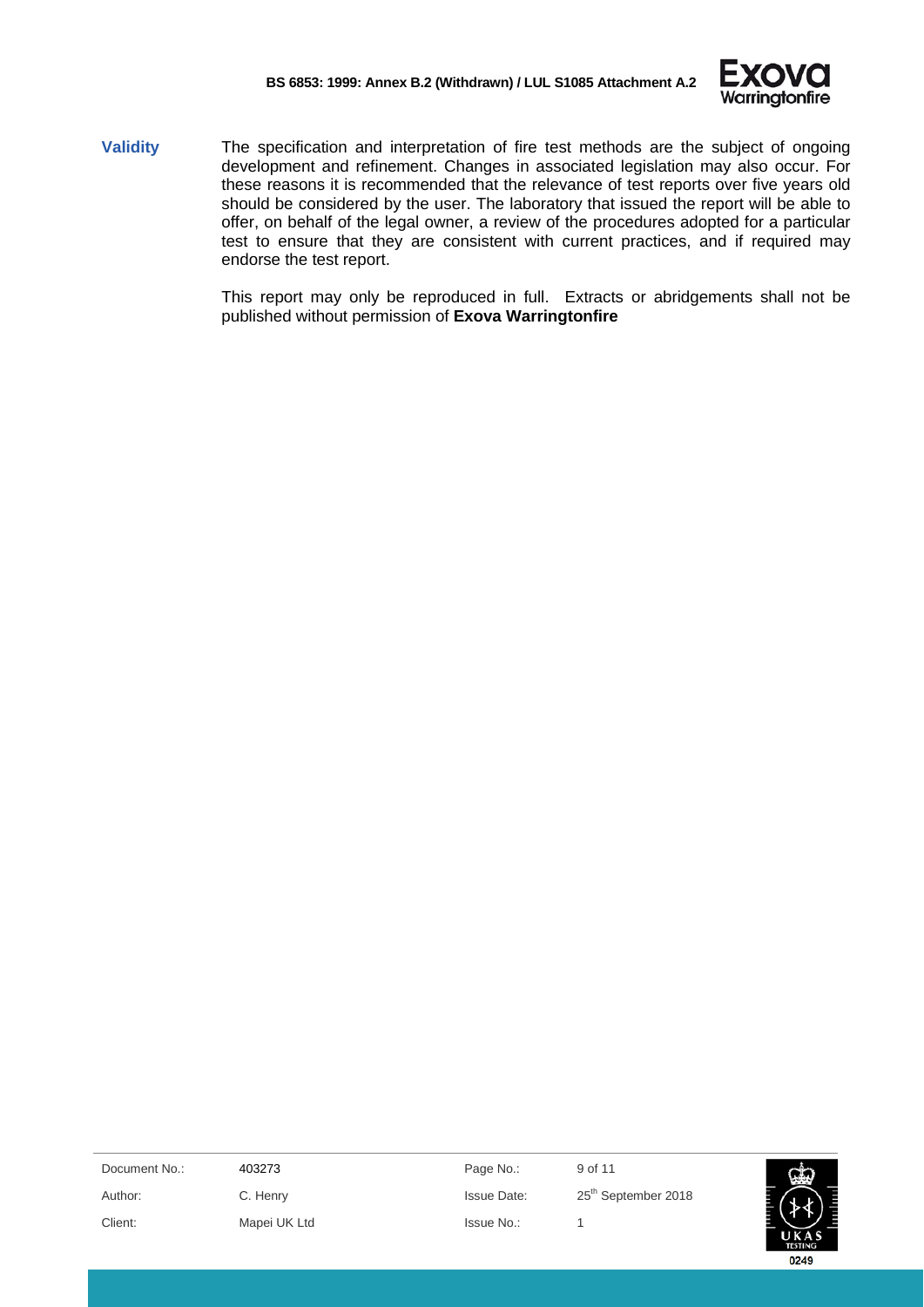

# <span id="page-9-0"></span>**Table 1**

|              | Testing with Flame Application                   |     |  |  |                        |  |   |                   |     |
|--------------|--------------------------------------------------|-----|--|--|------------------------|--|---|-------------------|-----|
| Specimen     | $D_s$ max.<br>within<br>$D_s$ after t in minutes |     |  |  | $D_s$ max.<br>within 4 |  |   |                   |     |
|              |                                                  | 1.5 |  |  |                        |  |   | $1.5 \text{ min}$ | min |
| Smoke<br>run |                                                  |     |  |  |                        |  | 5 |                   |     |

#### **Observations during test**

|                                             | <b>Initial Smoke</b>   | <b>Toxicity Tests</b> |      |         |  |
|---------------------------------------------|------------------------|-----------------------|------|---------|--|
| Specimen No.                                | Production<br>Test     |                       | 2    | 3       |  |
| Colour of smoke produced                    | Dark                   | Dark                  | Dark | Dark    |  |
| Expansion distance towards heater (mm)      | N/A                    | N/A                   | N/A  | N/A     |  |
| Ignition time in seconds (if applicable)    | N/A                    | N/A                   | N/A  | 140     |  |
| Extinction time in seconds (if applicable)  | N/A                    | N/A                   | N/A  | 165     |  |
| Re-ignition time in seconds (if applicable) | N/A                    | N/A                   | N/A  | $\star$ |  |
| Extinction time in seconds (if applicable)  | N/A                    | N/A                   | N/A  | N/A     |  |
| $*$ = Did Not Re-ignite                     | $N/A = Not Applicable$ |                       |      |         |  |

| Document No.: | 403273       | Page No.:          | 10 of 11                        | 幽              |
|---------------|--------------|--------------------|---------------------------------|----------------|
| Author:       | C. Henry     | <b>Issue Date:</b> | 25 <sup>th</sup> September 2018 |                |
| Client:       | Mapei UK Ltd | Issue No.:         |                                 |                |
|               |              |                    |                                 | <b>TESTING</b> |